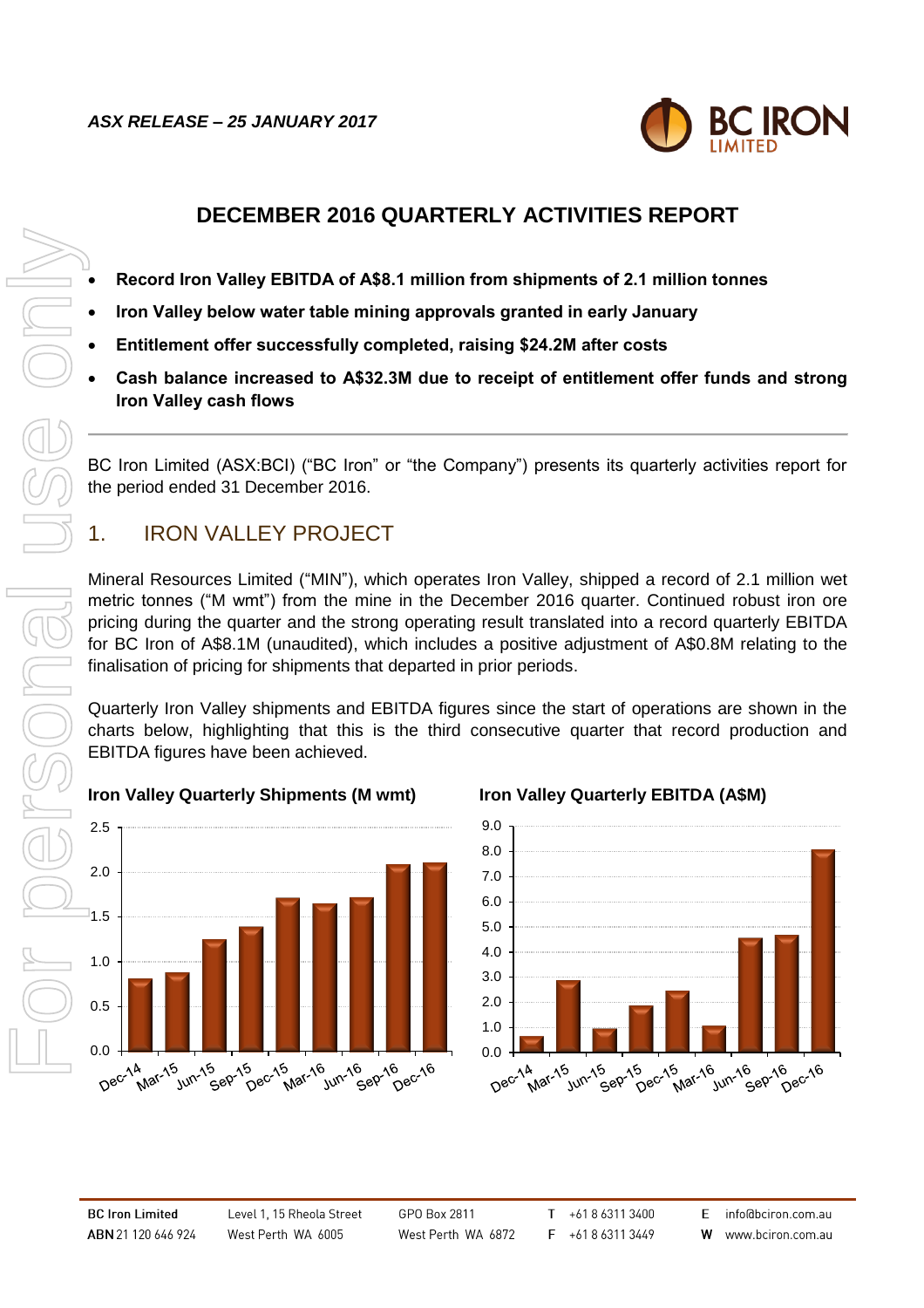For the first half of FY17, BC Iron's EBITDA from Iron Valley totalled A\$12.8M (unaudited) from shipments of 4.2M wmt.

In light of the strong figures for the first half of FY17, BC Iron has revised its FY17 Iron Valley EBITDA guidance to A\$18-25M (previously A\$6-16M), based on the assumptions set out below.<sup>1</sup>

#### Iron Valley Approvals

All approvals have now been secured for below water table mining at the Iron Valley mine as announced to the market on 4 January 2017. This allows MIN to access the entire Iron Valley Ore Reserves and significantly extend the mine life at current production rates.

## 2. BUCKLAND PROJECT

Buckland is a strategic mine-to-port iron ore development project located in the West Pilbara region. A feasibility study was completed in 2014 that envisaged a mine at Bungaroo South and an independent infrastructure solution comprising a private haul road and transhipment port at Cape Preston East ("CPE"). Key approvals have been secured, including a port lease agreement with the Pilbara Ports Authority, for a low capital intensity transhipment facility at Cape Preston East with a capacity of up to 20 Mtpa.

BC Iron continues to assess the development concept for the Buckland Project to potentially allow for a 20 Mtpa mining operation, which would increase utilisation of the CPE port and achieve a more competitive cost structure. A number of strategies are being pursued to achieve this.

## 3. CORPORATE

#### Sale of Nullagine Interest

On 10 October 2016, BC Iron entered into a binding terms sheet in relation to the sale of its 75% interest in the Nullagine Joint Venture ("NJV") to Fortescue Metals Group Limited ("Fortescue") for an ongoing royalty on all future iron ore mined from the Nullagine tenements. In December 2016, BC Iron and Fortescue executed a formal sale and purchase agreement in connection with the transaction.

Completion of the transaction is subject to the satisfaction of certain conditions including regulatory approvals and various third party consents, which BC Iron and Fortescue are continuing to progress. It is expected that completion will occur during the March quarter.

#### Entitlement Offer

 $\overline{a}$ 

In October 2016, BC Iron announced a 1 for 1 pro-rata renounceable entitlement offer at an issue price of A\$0.13 per share. The entitlement offer was successfully completed in November 2016, with strong take-up by existing shareholders of 74%. The net funds raised after costs of A\$24.2M has strengthened the Company's balance sheet and supports its strategy to actively generate value from existing assets and consider new investment opportunities.

<sup>1</sup> Lower end based on FY17 production of 7M wmt, CFR 62% Fe iron ore price of US\$75/dmt in Jan-17 and US\$55/dmt for Feb-17 to Jun-17. Upper end based on FY17 production of 8M wmt, CFR 62% Fe iron ore price of US\$75/dmt in Jan-17 and US\$70/dmt for Feb-17 to Jun-17. Capesize freight rate of US\$6/wmt and exchange rate of 0.75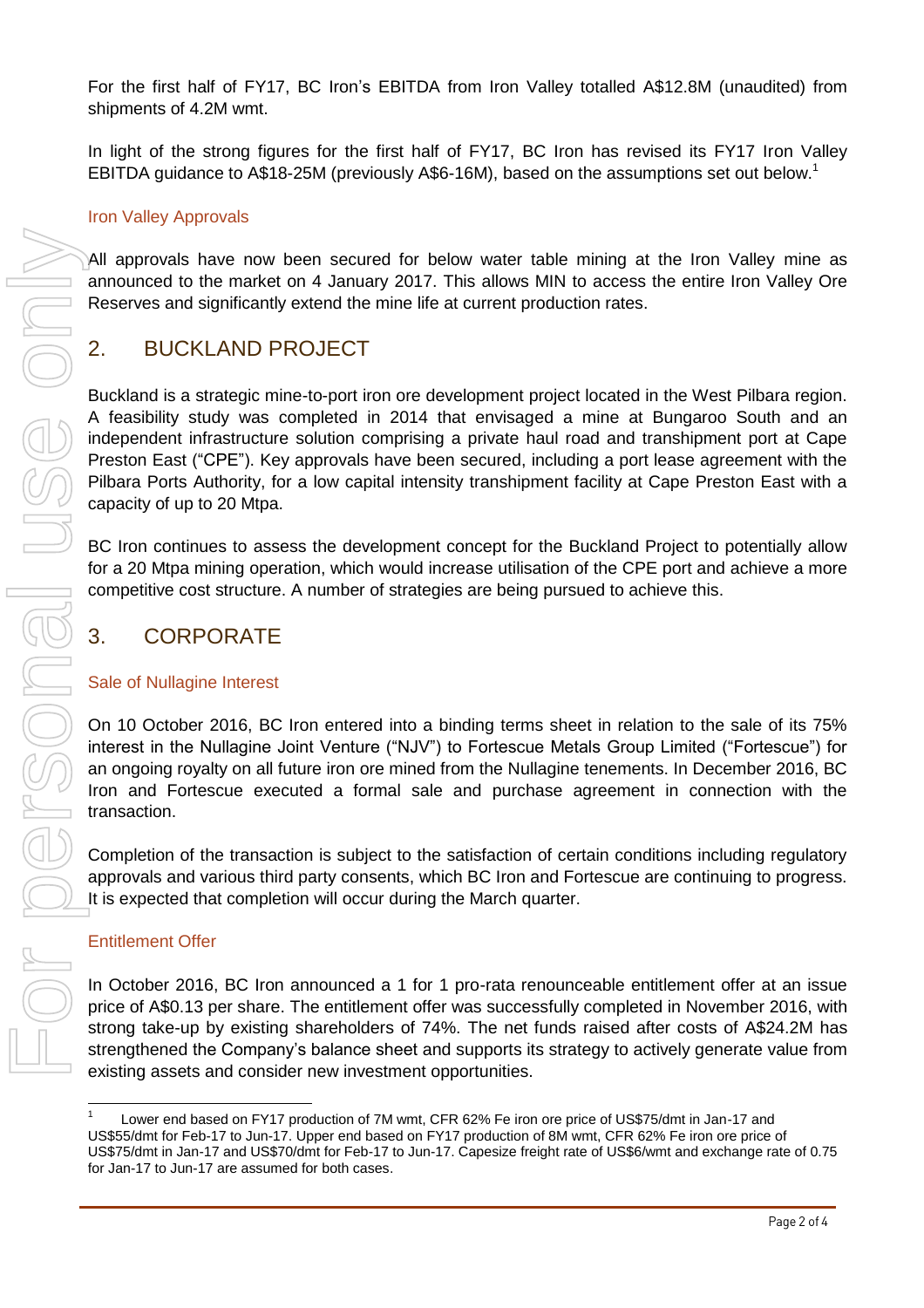#### Cash and Debt Position

During the quarter, BC Iron's cash balance increased to A\$32.3M (30 September 2016: A\$9.5M), as a result of the entitlement offer and positive Iron Valley cash flows.

BC Iron's debt obligations were further reduced during the quarter, with the final US\$1.5M repayment of the debt facility with NJV offtake partner, Henghou, and a further A\$1.3M repayment of the State Government deferred royalty obligation. The remaining balance of A\$3.9M is repayable to the State Government over the next three quarters.

#### Annual General Meeting

The Company's annual general meeting was held in Perth on 25 November 2016. All seven resolutions considered at the meeting were passed.

#### Board and Management Changes

During the quarter, Anthony Kiernan resigned as Chairman and Non-Executive Director after 10 years of service with the Company and Brian O'Donnell was appointed to the role of Chairman. Mr O'Donnell has been a Non-Executive Director since completion of the Iron Ore Holdings Limited takeover in 2014 and was a Non-Executive Director of Iron Ore Holdings Limited since 2008.

BC Iron is pleased to announce the appointment of two senior executives effective 1 February 2017.

Simon Hodge has been appointed Chief Financial Officer. Mr Hodge has extensive experience across many industry sectors, including as Executive Director and Co-Founder of Quickflix Limited; Corporate Advisor, Poynton & Partners; Equity Research Analyst, Hartley Poynton and Institutional Equity Research Analyst, JP Morgan Securities London.

Rubini Ventouras has been appointed General Counsel and Company Secretary. Ms Ventouras has extensive legal and commercial experience involving exploration, project construction, HSE legislation, mining operations and marketing throughout Australasia, Asia and Europe. Most recently, she held senior roles with Newmont Asia Pacific where she was Group Executive Legal Affairs from 2007 to 2016.

**- ENDS -**

**FOR FURTHER INFORMATION: MEDIA ENQUIRIES: ALWYN VORSTER TONY DAWE**

**MANAGING DIRECTOR PROFESSIONAL PUBLIC RELATIONS BC IRON LIMITED TELEPHONE: +61 8 9388 0944**